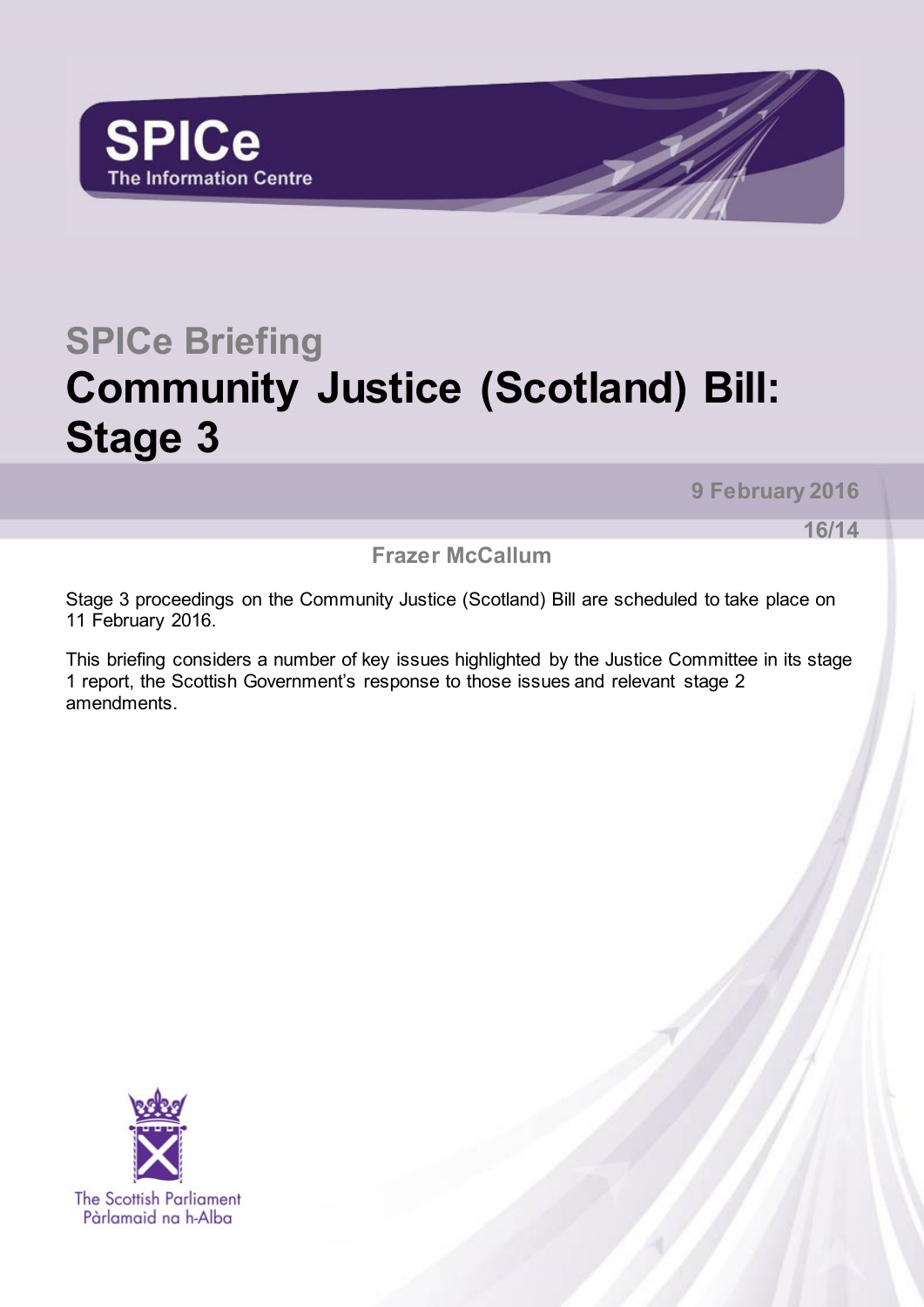#### **CONTENTS**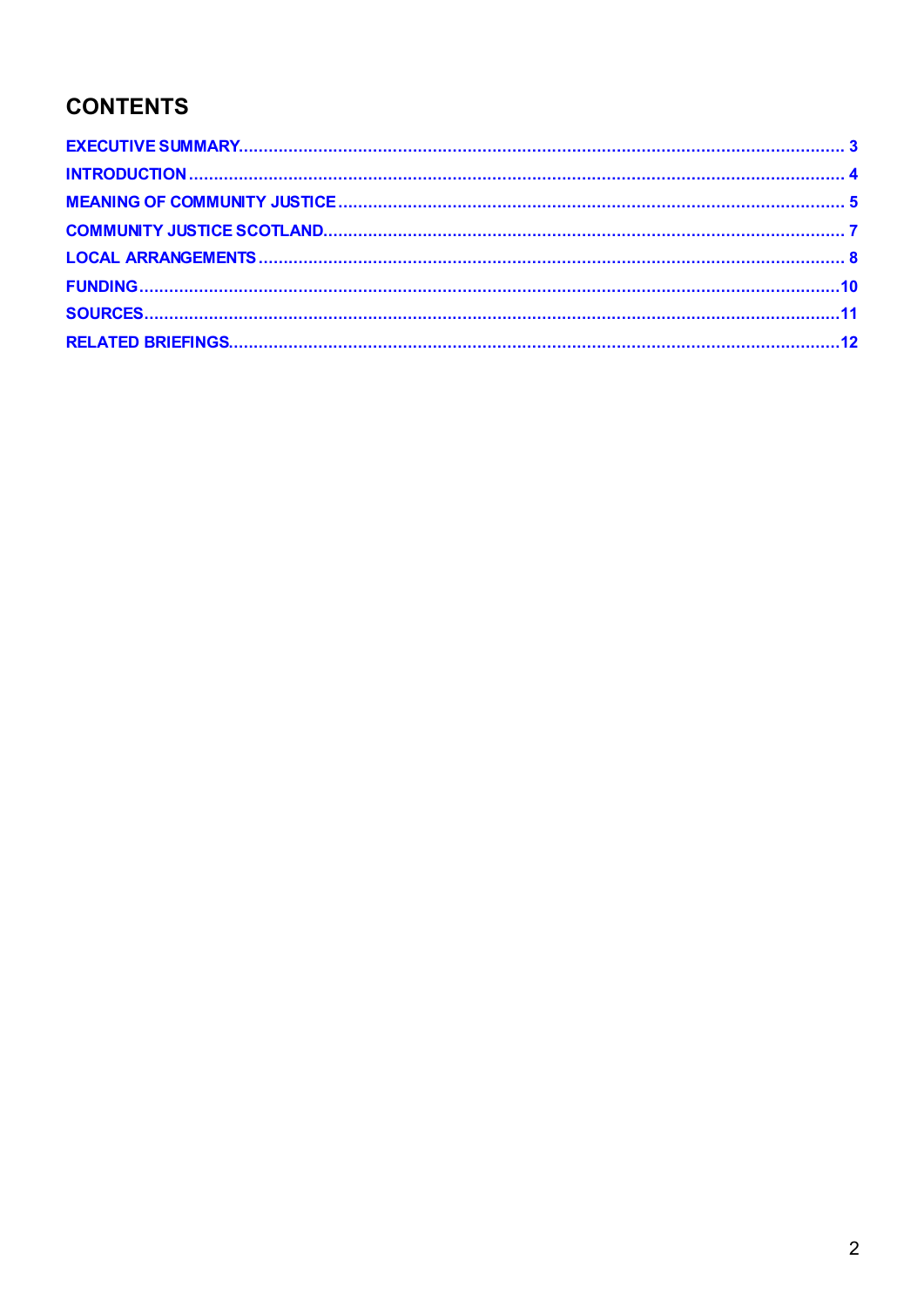

#### **EXECUTIVE SUMMARY**

<span id="page-2-0"></span>In May 2015, the Scottish Government introduced the Community Justice (Scotland) Bill with provisions seeking to establish new arrangements for the delivery and oversight of community justice services. Current arrangements would be replaced by a model involving:

- Scottish Ministers being responsible for a number of matters, including a national strategy and national performance framework for community justice, and holding Community Justice Scotland to account
- national leadership, oversight and support for community justice services by a new body called Community Justice Scotland
- local planning, delivery and monitoring of services by community justice partners
- Scottish Government funding for local services being allocated directly to local authorities
- duties on Community Justice Scotland and community justice partners to cooperate with each other

In its stage 1 report, the Justice Committee accepted that improvements to current community justice structures and arrangements were needed. It went on to state that it broadly supported the general principles of the Bill, whilst making a number of recommendations aimed at strengthening the proposals.

The general principles of the Bill were agreed without division following the stage 1 debate in November 2015.

Amendments agreed at stage 2 included ones widening the definition of community justice used in the Bill and emphasising the role of relevant third sector organisations in relation to community justice planning.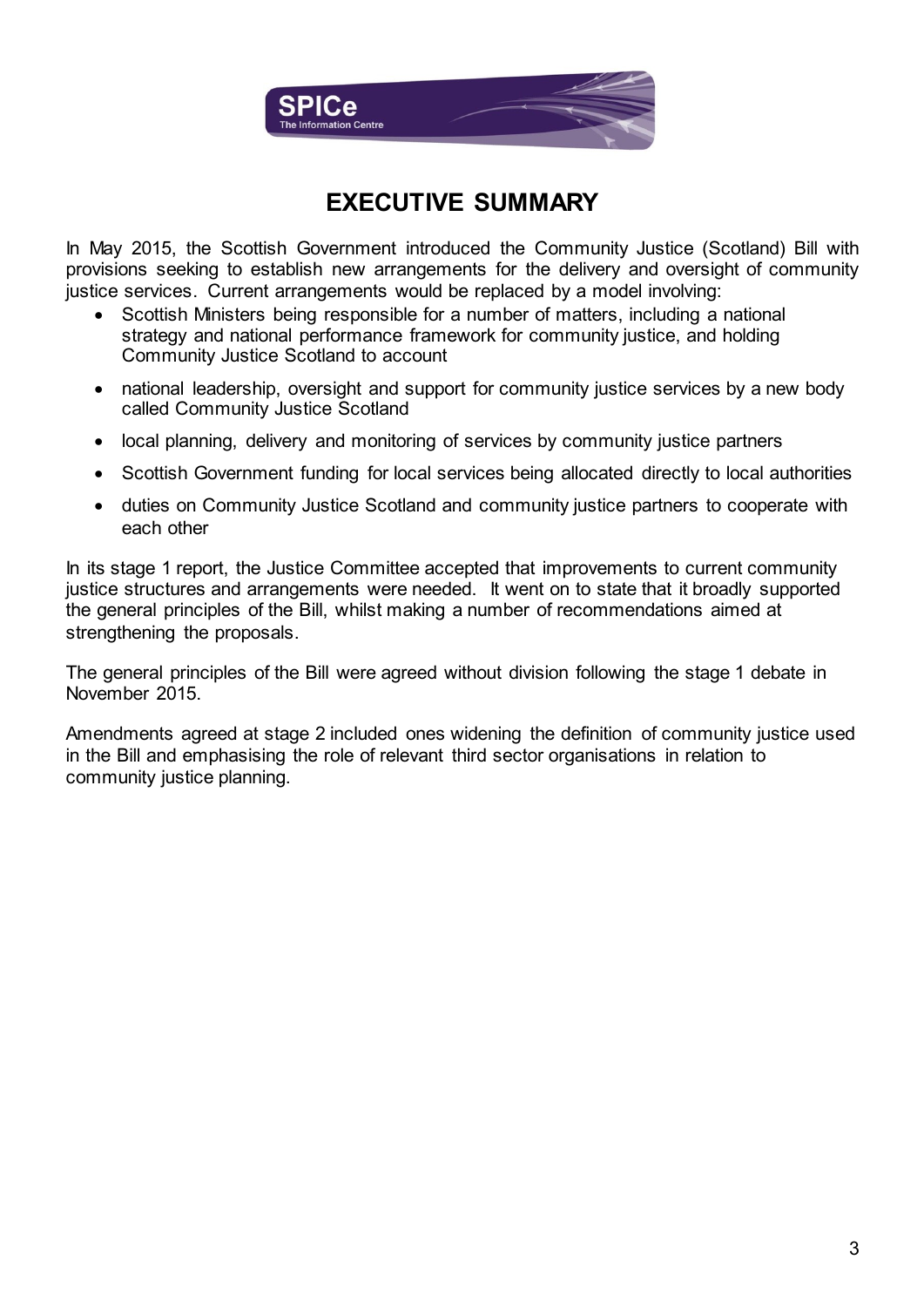## <span id="page-3-0"></span>**INTRODUCTION**

The Scottish Government introduced the [Community Justice \(Scotland\) Bill](http://www.scottish.parliament.uk/S4_Bills/Community%20Justice%20(Scotland)%20Bill/b68s4-introd.pdf) in the Parliament in May 2015. It seeks to establish new arrangements for the delivery and oversight of community justice services in Scotland. Current arrangements would be replaced by a model involving:

- Scottish Ministers being responsible for a number of matters, including a national strategy and national performance framework for community justice, and holding Community Justice Scotland to account
- national leadership, oversight and support for community justice services by a new body called Community Justice Scotland
- local planning, delivery and monitoring of services by community justice partners
- Scottish Government funding for local services being allocated directly to local authorities
- duties on Community Justice Scotland and community justice partners to cooperate with each other

The Scottish Government has indicated that it is aiming to fully implement the reforms by 1 April 2017.

The Parliament's Justice Committee was designated as lead committee for parliamentary consideration of the Bill. Its [stage 1 report](http://www.scottish.parliament.uk/parliamentarybusiness/CurrentCommittees/93907.aspx) was published on 11 November and the Bill completed stage 1 with the [stage 1 debate](http://www.scottish.parliament.uk/parliamentarybusiness/report.aspx?r=10213&mode=pdf) on 19 November 2015.

In its stage 1 report, the Justice Committee accepted that improvements to community justice structures and arrangements were needed, whilst noting that:

"In general, the evidence we received did not show any great enthusiasm for the exact model proposed in the Bill; however there was an acceptance that it would be difficult to achieve a model that all bodies involved in community justice would be wholly satisfied with. The Committee also recognises that this is enabling legislation, and that the detail of how the arrangements are to work in practice would be set out in the national strategy, national performance framework, and guidance." (2015, p 8)

As part of an overview of the Bill, the stage 1 report also stated that:

"The Committee is of the view that any new model for community justice must achieve an appropriate balance between strong national leadership, to drive forward improvements in performance, and local flexibility in relation to the delivery of services. As such, the Committee sees merit in the general approach taken in the Bill. However, we have concerns that the detailed proposals in the Bill may not achieve the correct balance, and therefore recommend that the oversight functions of the national body are strengthened to provide the robust strategic leadership and accountability found to be lacking in the existing model.

The Committee has doubts as to whether the measures proposed in the Bill would simplify the institutional landscape. We consider that more clarity on the duties of the national and local bodies and the balance of responsibilities between the two, and on how the model is expected to work in practice, could help clear up ambiguity over the new arrangements. We also urge the Scottish Government to monitor closely the operation of the Bill, if passed, to ensure that any unnecessary complexity within the system does not persist." (2015, p 7)

In its [written response](http://www.scottish.parliament.uk/S4_JusticeCommittee/Inquiries/20160111SGresponsetoStage1Report.pdf) to the stage 1 report, the Scottish Government welcomed the Committee's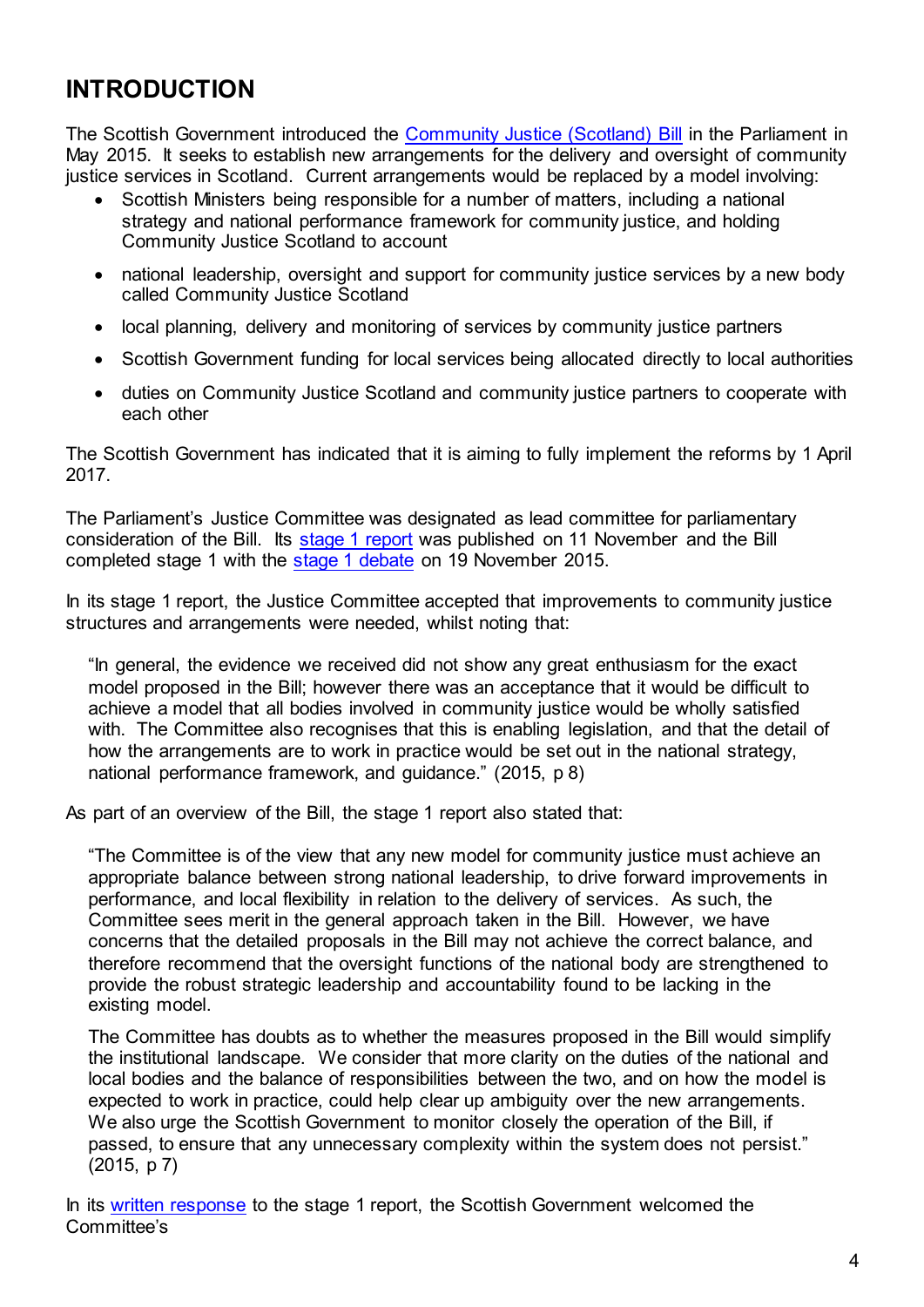"endorsement for the need to improve community justice structures, and its broad support for the general principles of the Bill." (2016, p 1)

Amendments agreed at stage 2 included ones widening the definition of community justice used in the Bill and emphasising the role of relevant third sector organisations in relation to community justice planning.

Completion of stage 2 was followed by publication of the [Bill as amended at stage 2.](http://www.scottish.parliament.uk/S4_Bills/Community%20Justice%20(Scotland)%20Bill/SPBill68AS042016.pdf) The Government also produced [revised explanatory notes](http://www.scottish.parliament.uk/S4_Bills/Community%20Justice%20(Scotland)%20Bill/SPBill68AENS042016.pdf) and a [supplementary](http://www.scottish.parliament.uk/S4_Bills/Community%20Justice%20(Scotland)%20Bill/SPBill68AFMS042016.pdf) financial [memorandum.](http://www.scottish.parliament.uk/S4_Bills/Community%20Justice%20(Scotland)%20Bill/SPBill68AFMS042016.pdf)

Stage 3 proceedings (final consideration) are scheduled to take place on 11 February 2016.

Key dates in the Parliament's consideration of the Bill are set out in the following table:

#### **Summary of Parliamentary Consideration**

| <b>Bill introduced</b>                       | 7 May 2015                                               |
|----------------------------------------------|----------------------------------------------------------|
| Stage 1: Justice Committee evidence sessions | 1, 15 and 22 September, 6 October and 3<br>November 2015 |
| Stage 1: Justice Committee report published  | 11 November 2015                                         |
| Stage 1: plenary debate                      | 19 November 2015                                         |
| Stage 2: Justice Committee                   | 19 and 26 January 2016                                   |

The rest of this briefing considers a number of key issues highlighted during stage 1 and stage 2 consideration of the Bill. An [earlier SPICe briefing](http://www.scottish.parliament.uk/ResearchBriefingsAndFactsheets/S4/SB_15-46_Community_Justice_Scotland_Bill.pdf) (McCallum 2015) provides additional information on the Bill as introduced.

#### <span id="page-4-0"></span>**MEANING OF COMMUNITY JUSTICE**

The Bill as introduced defined community justice in terms of disposals and services relating to offenders (ie people who have already been convicted of an offence). In its stage 1 report, the Justice Committee noted that a large number of witnesses had argued that the definition "should be broadened to reflect not just post-conviction community justice but also prevention and early intervention" (2015, p 9). It went on to state that:

"The Committee is sympathetic to the views of some witnesses that prevention and early intervention should be reflected in the definition of 'community justice' and elsewhere in the Bill as appropriate to allow services to be aimed at averting offending behaviour as well as those dealing with reoffending. We note the Minister's position that early intervention and the prevention of offending is being taken forward through other policies and initiatives, but we welcome his commitment to give further consideration to the definition of community justice, including to try to reflect the evidence heard on prevention and early intervention." (2015, p 10)

In its written response to the stage 1 report, the Scottish Government stated that it was:

"looking to broaden the definition of community justice in the Bill so that it goes beyond its current focus on people who have been convicted, to facilitate earlier intervention and prevention of further offending". (2016, p 2)

And also that the definition was being: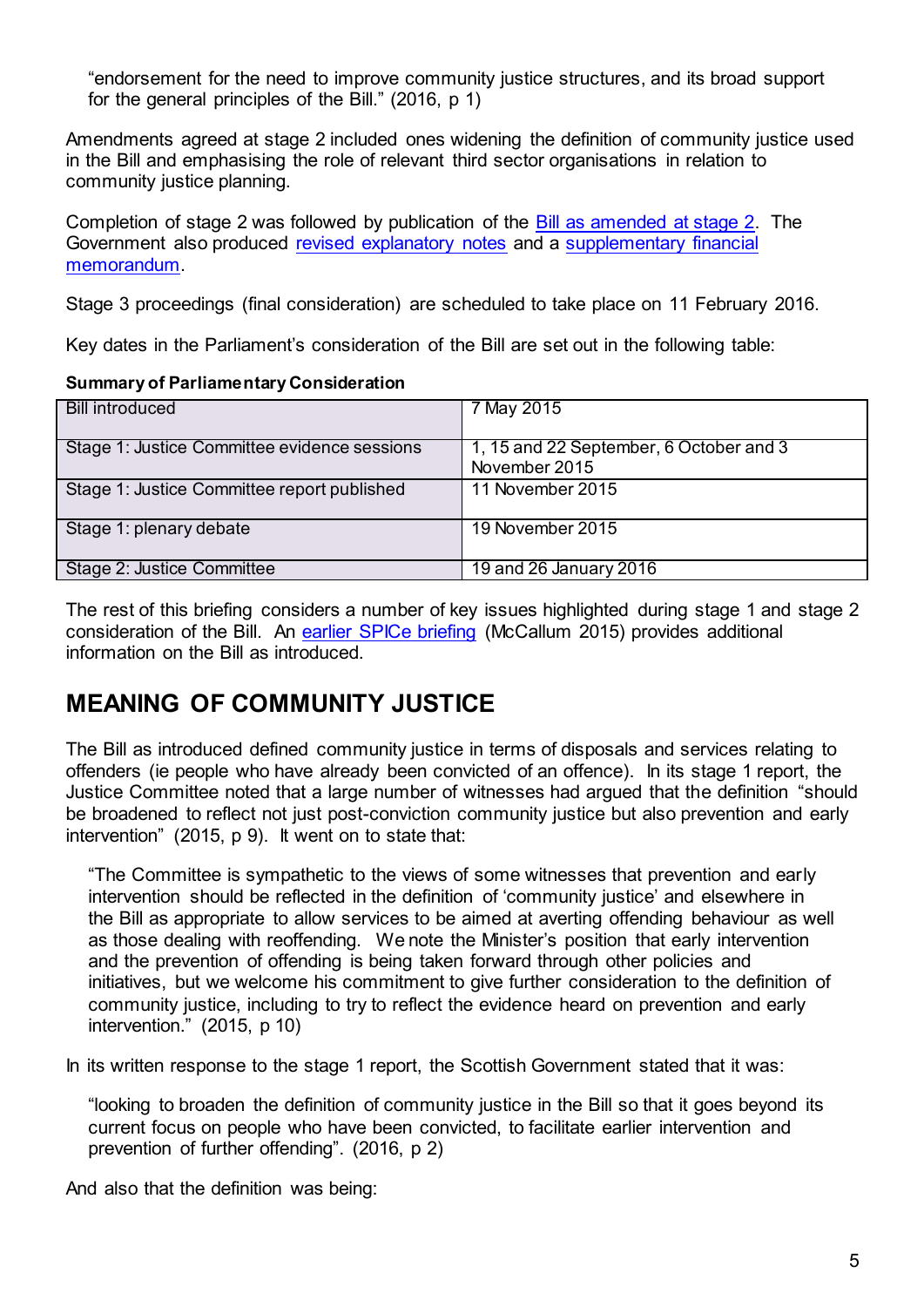"reviewed with a view to broadening it to capture activity in relation to those who may have committed offences but not been prosecuted ie those on a diversion from prosecution order and those on bail who are awaiting trial". (2016, p 2)

Government amendments agreed at stage 2 widened the definition of community justice used in the Bill to include disposals and services relating to people who have been: (a) arrested on suspicion of having committed an offence; or (b) given an alternative to prosecution in respect of an offence. They also expanded it to cover giving effect to bail conditions.

In evidence to the Committee at stage 2, the Minister said:

"At stage 1, the Committee and stakeholders called for a stronger element of prevention and early intervention to be reflected in the definition of community justice. That was to enable effective intervention to take place earlier, with the aim of reducing the likelihood of future offending.

I have reflected on those views and now propose a series of amendments that aim to broaden the definition of community justice in the Bill so that it applies to people at the point of arrest, rather than once a conviction has taken place, as had been set out previously. I recognise that, if we wait until someone has been convicted, that might be too late and we might have lost an opportunity to prevent offending behaviour from escalating.

Evidence shows that diverting individuals from the criminal justice system is an effective way of preventing further offending; that is especially true when the diversion is complemented by an intervention that is designed to address the underlying issues that contributed to the offending behaviour. That is why I propose amendments to broaden the definition of community justice, so that community justice services must be planned for people from the point of arrest onwards." (Scottish Parliament 2016a, col 22)

In addition, the Committee agreed (by division) an amendment lodged by Alison McInnes expanding the definition of community justice to include "designing, managing and arranging general services for persons identified as at serious risk of first time offending" (section 1(1)(e) of the Bill as amended).<sup>1</sup> She explained that the amendment sought to:

"add the responsibility to consider persons who are identified as being at serious risk of first-time offending when activities that relate to community justice are considered and designed. The Bill as it stands focuses heavily on people who are already in the criminal justice system. However, we should strive to reduce first-time offending." (Scottish Parliament 2016a, col 27)

The Government did not support her amendment, with the Minister stating that:

l

"I recognise that preventing people from offending in the first place is hugely important. That is why the Scottish Government is tackling primary prevention through a range of policies such as those on early years provision, raising educational attainment, tackling youth unemployment, health and housing. As I said, the Bill does not cover primary prevention; its focus is secondary and tertiary prevention, which is about taking action to stop people reoffending and to prevent the escalation of offending once people first present to the justice system." (Scottish Parliament 2016a, col 26)

The supplementary financial memorandum, published along with the Bill as amended at stage 2, comments on the financial implications of using a broader definition of community justice.

<sup>&</sup>lt;sup>1</sup> Another amendment, also lodged by Alison McInnes, which the Committee agreed (by division) at stage 2 sought to reflect the wider definition of community justice in the expected content of the planned national strategy for community justice.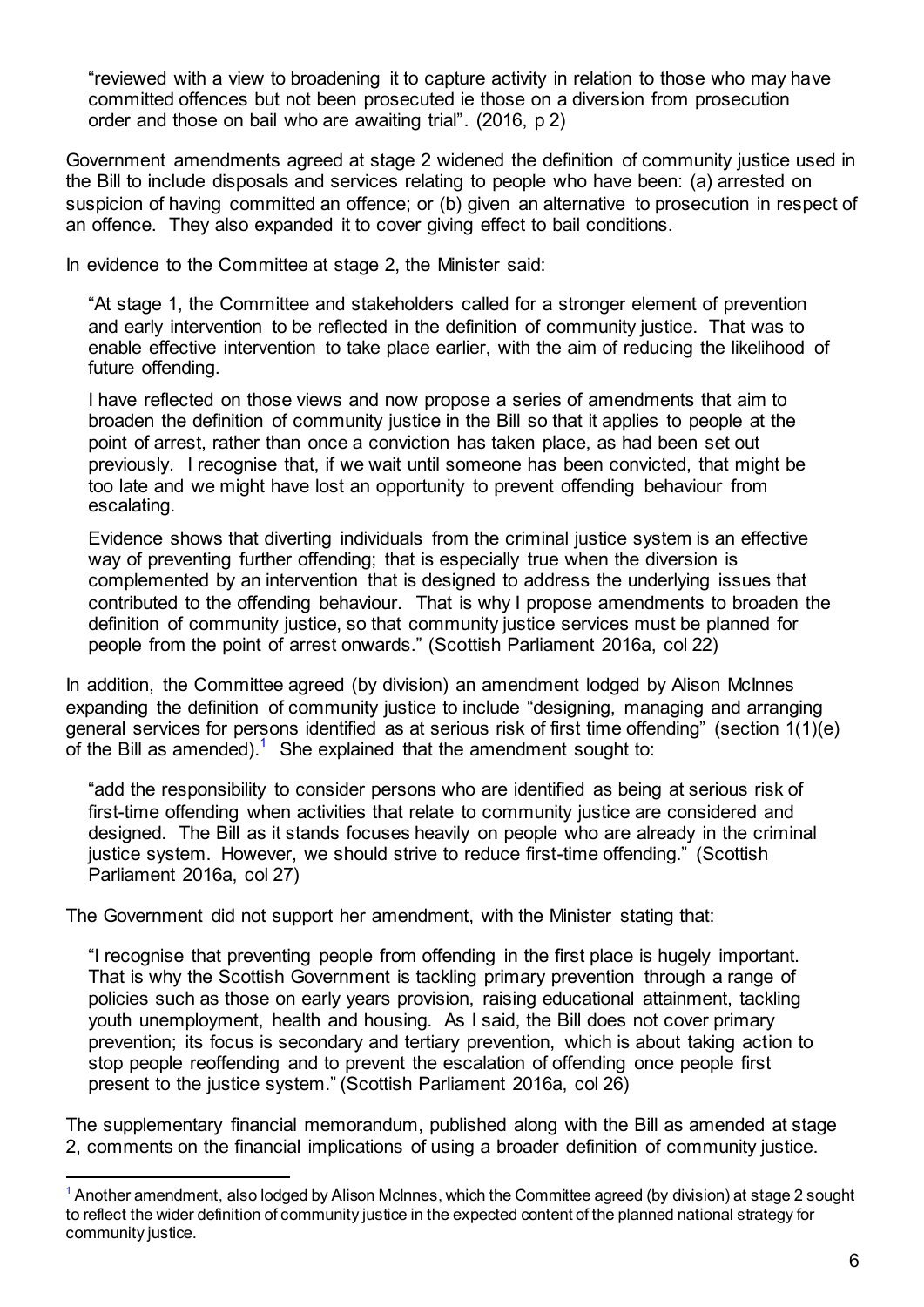### <span id="page-6-0"></span>**COMMUNITY JUSTICE SCOTLAND**

The Bill provides for the establishment of Community Justice Scotland as a new national body and sets out its key functions. It would be funded by and accountable to the Scottish Ministers.

Under the proposals set out in the Bill as introduced, the main functions of Community Justice Scotland were to:

- promote the national strategy in relation to community justice prepared by the Scottish **Ministers**
- oversee and keep the Scottish Ministers informed about performance in the provision of community justice
- promote and support improvement in the provision of community justice and in making best use of resources
- promote public awareness of the benefits of community justice

Community Justice Scotland itself would not provide community justice services. It could, however, be responsible for managing contracts for services procured on a national basis.

In relation to the proposed oversight function of Community Justice Scotland, the Justice Committee stated in its stage 1 report that:

"The Committee notes the difference of views amongst witnesses regarding the level of oversight that the national body should have, with local authority bodies preferring a 'lighttouch' approach, and others, including Dame Elish Angiolini, Chair of the former Commission on Women Offenders, and Safeguarding Communities Reducing Offending (SACRO), supportive of local bodies being more accountable to Community Justice Scotland.

The Committee considers that, if the national body does not have adequate powers of oversight to measure and drive forward improvements in performance, there is a danger that weaknesses in relation to accountability, strategic leadership and the ability to properly measure outcomes in the existing arrangements will persist." (2015, p 17)

The Scottish Government stated in its written response to the stage 1 report, that it shared the Committee's view that "robust oversight arrangements are vital to the efficient operation of the new model for community justice", but added that so too are "local leadership and ownership of community justice" (2016, p 2). The response went on to say that:

"The Scottish Government has reflected on the Committee's comments and will propose a modest amendment to strengthen Community Justice Scotland's oversight functions, particularly in relation to improving performance in community justice planning." (2016, p 2)

Government amendments agreed at stage 2 made a number of changes aimed at achieving this (eg by making it clear that the oversight function of Community Justice Scotland includes monitoring, promoting and supporting improvement in community justice).

In evidence to the Committee at stage 2, the Minister explained that the amendments would:

"reframe and expand on existing provisions in the Bill to clarify the oversight powers that Community Justice Scotland will have and to set out more clearly that it can make local improvement recommendations to community justice partners and national improvement recommendations to Ministers". (Scottish Parliament 2016a, col 36)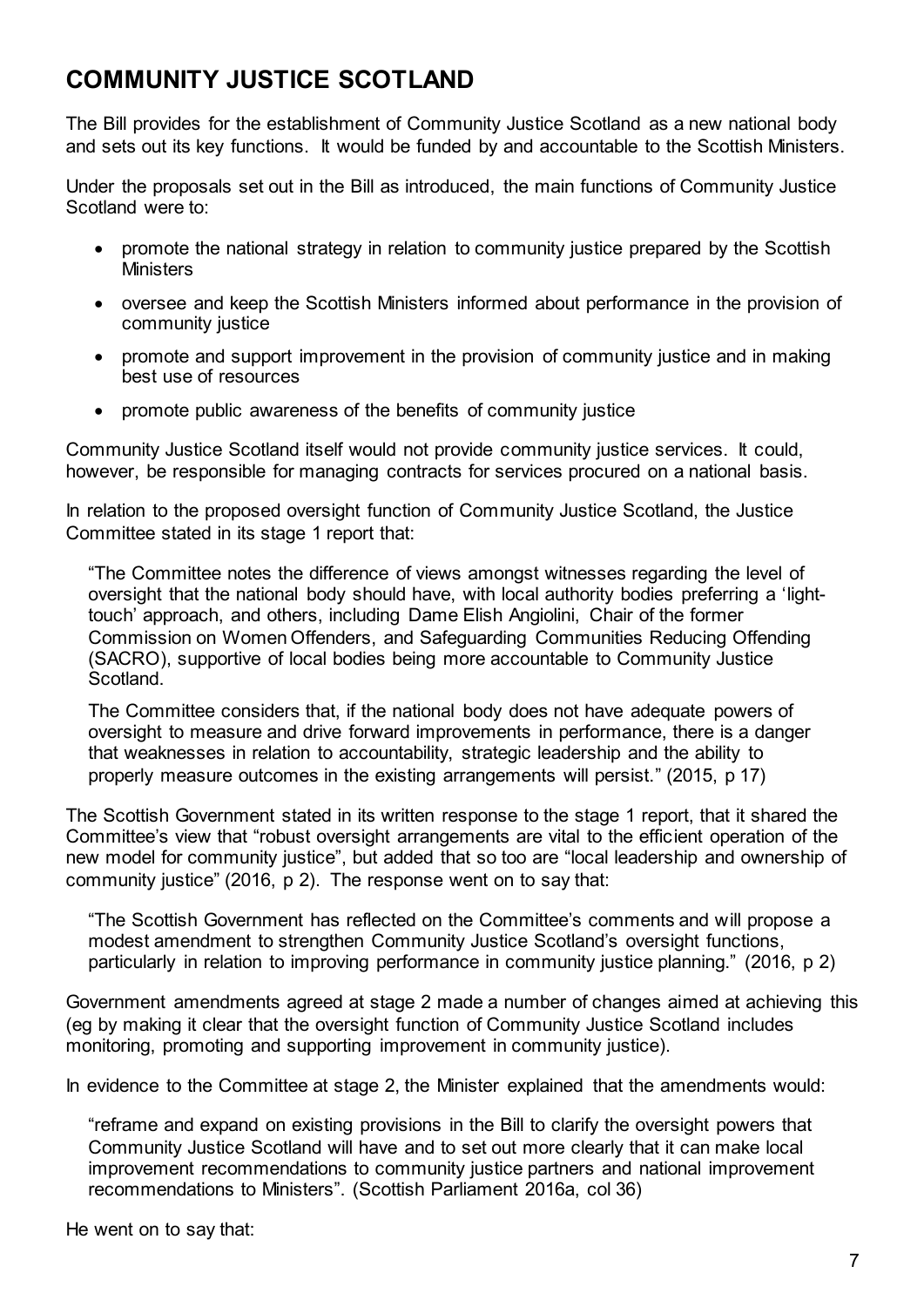"the intention remains that the responsibility for resolving any local issues with planning or the quality of delivery and for achieving progress against improving outcomes rests with the statutory community justice partners in the local area. Existing accountability lines for individual statutory community justice partners remain through their respective organisations.

If partners request assistance on issues that they have not been able to resolve locally, Community Justice Scotland will be able to offer support and advice. Where there are persistent issues in achieving improved outcomes, Community Justice Scotland will be able to make recommendations to the Scottish Ministers. Recommendations could be made around the requirement for improvement plans, the potential for specific multiagency inspections and, in exceptional circumstances, the establishment of a rescue task group to work with the local partners and relevant organisations to effect sustainable and long-lasting improvement. Recommendations could also be made at a national level. The amendments are intended to clarify that position without placing any further duties on community justice partners or materially changing Community Justice Scotland's functions." (Scottish Parliament 2016a, cols 37-38)

# <span id="page-7-0"></span>**LOCAL ARRANGEMENTS**

Under the proposed arrangements, community justice partners would be responsible for the local planning, delivery and monitoring of services. The Bill provides for the following community justice partners:

- local authorities
- health boards
- Police Scotland
- Scottish Fire and Rescue Service
- Skills Development Scotland
- health and social care integration joint boards
- Scottish Courts and Tribunals Service
- Scottish Ministers (in practice, the Scottish Prison Service)

The community justice partners for a particular local authority area would be that local authority, the relevant health board, any integration joint board for the area and the above mentioned national bodies.

The Justice Committee's stage 1 report noted the concerns of some witnesses that the voice of relevant third sector organisations might be inadequately represented under the proposed arrangements. It went on to say that the Committee welcomed:

"the Minister's commitment to listen to the third sector's concerns regarding participation in the new arrangements, but ask the Scottish Government to reflect on whether the requirement in the Bill for statutory partners to only 'consult' with community bodies is strong enough to ensure effective collaboration and engagement with the third sector". (2015, p 24)

In its written response to the stage 1 report, the Scottish Government highlighted its view that a "statutory requirement to consult is one which must be taken seriously – consultation must be meaningful and genuine and not simply a cursory exercise" (2016, p 8). However, it added that: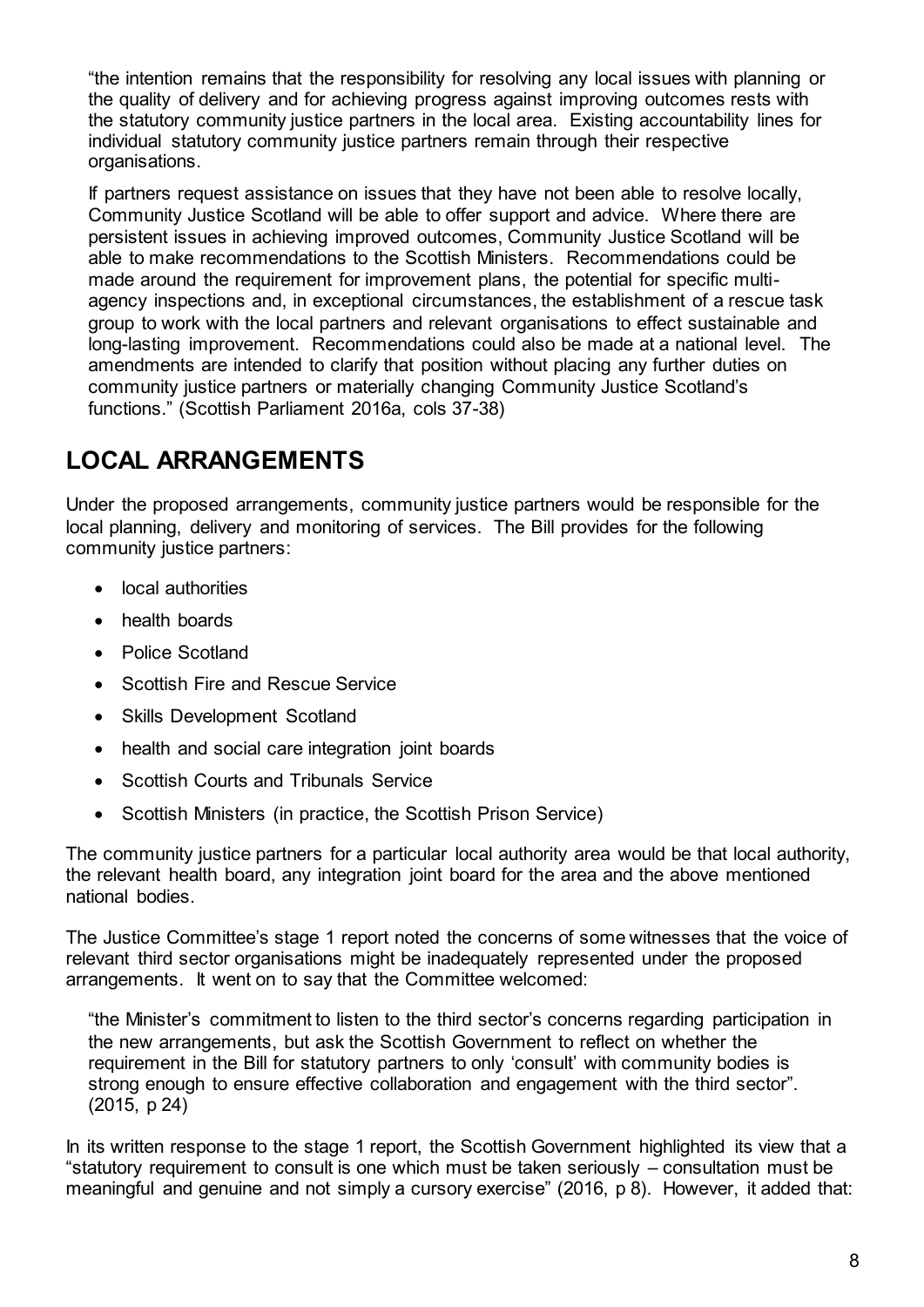"Nevertheless, the Scottish Government has considered the views of the Committee and stakeholders and will be proposing a stage 2 amendment to give a stronger participative voice to the third sector not only in planning community justice but also at a strategic level through contributing to the development of the National Strategy for Community Justice and the National Performance Framework." (2016, p 8)

In relation to local planning, Government amendments agreed at stage 2 included ones seeking to emphasise the contribution of third sector bodies in working with community justice partners to prepare local plans for community justice. In evidence to the Committee at stage 2, the Minister noted that it was "always anticipated that relevant third sector bodies should be consulted" but that he had:

"listened to the concerns of the sector and of committee members, so the amendments in the group will make it absolutely clear – I hope that they will put it beyond doubt – that appropriate third sector bodies are to be consulted, thus ensuring that they have the opportunity to contribute their views on planning, reporting, the approach to commissioning of community justice services and the key national strategy and performance framework documents". (Scottish Parliament 2016b, cols 2-3)

Another issue raised during stage 1 consideration was the role (if any) of community planning partnerships (CPPs) in relation to community justice. Unlike some of the documents published prior to its introduction, the Bill as introduced did not refer specifically to CPPs. The policy memorandum published along with the Bill stated that:

"There is a core set of existing and proposed community planning partners who have a significant contribution to make to community justice – these are referred to as community justice partners. A duty will be placed on these partners to co-operate with each other in carrying out planning activities, delivering and reporting on outcomes for community justice in their local area." (para 25)

It went on to add that:

l

"The manner in which community justice planning partners will come together to plan largely follows the mechanisms set out in the Community Empowerment (Scotland) Bill<sup>2</sup> for Community Planning Partnerships (CPP). The role of a CPP is to prepare a plan for improving local outcomes, in consultation with community bodies and others. (…)

The Bill adopts a similar collaborative approach to planning, monitoring and reporting and applies it to community justice partners. There is therefore a consistency of approach between community justice planning and wider community planning." (paras 74-75)

In its stage 1 report, the Committee noted that it remained:

"unclear why the Bill does not specify that planning of community justice is a responsibility of community planning partnerships, as expected following the Scottish Government's 2014 consultation and subsequent material on the new arrangements. We do not see merit in creating a new grouping of community justice partnerships and therefore recommend that the Bill clearly specifies that CPPs have responsibility for community justice planning with a view to making the new arrangements as clear and as simple as possible." (2015, p 26)

The Scottish Government's written response to the stage 1 report explained that:

<sup>&</sup>lt;sup>2</sup> Now the Community Empowerment (Scotland) Act 2015.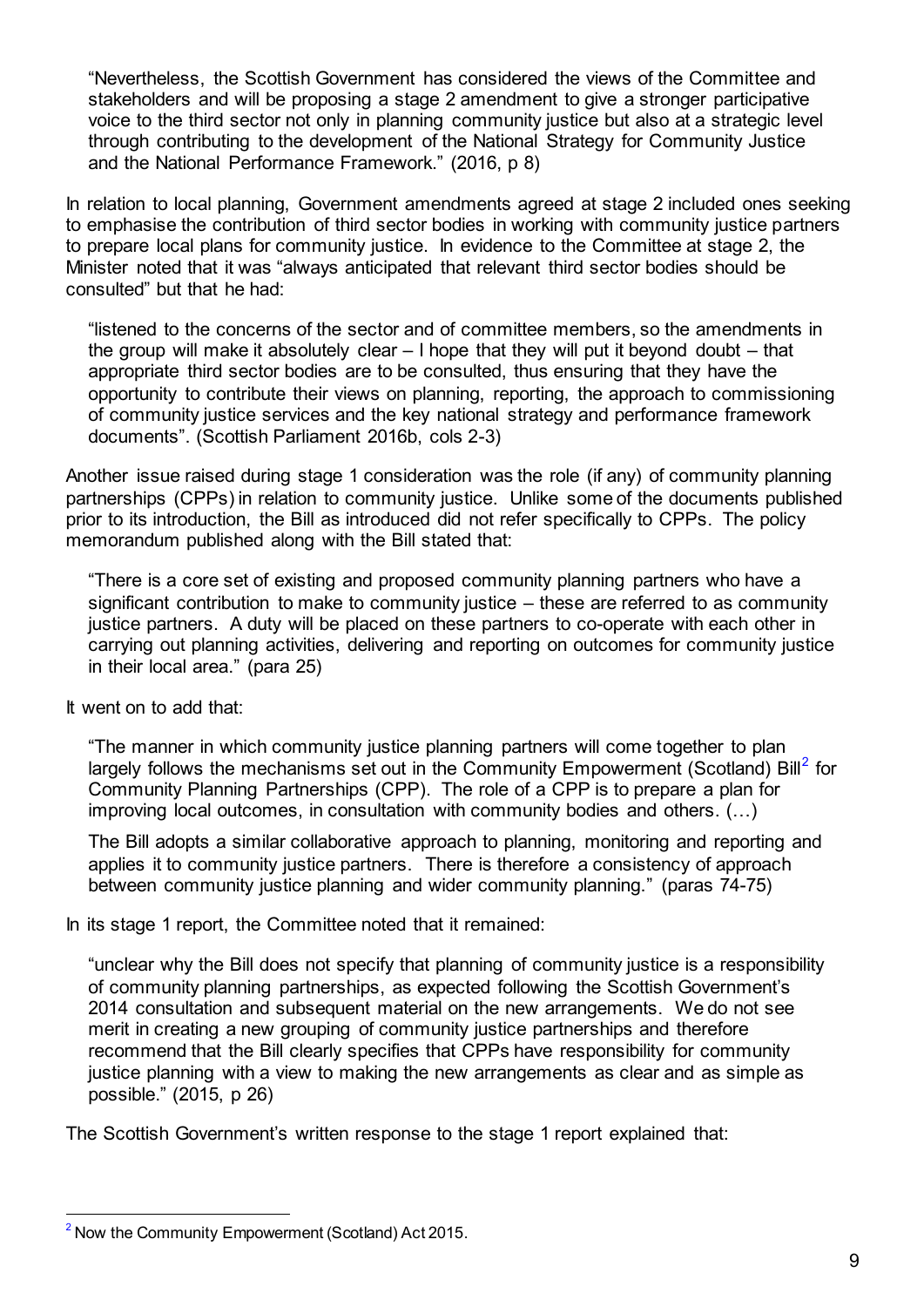"Community Planning Partnerships (CPPs) are not mentioned in the Bill because they are not statutory entities for accountability purposes – rather they are the sum of their partners and then only when carrying out community planning under the Community Empowerment (Scotland) Act 2005. Scottish Ministers cannot, therefore, assign duties direct to them. The new model confers the planning, monitoring and accountability functions instead on designated community justice partners – they can be held to account for their contribution to community justice outcomes in ways that CPPs cannot, since CPPs have no formal lines of accountability other than to local communities.

Some of the community planning partners do not have a sufficiently strong and direct interest in community justice planning to justify placing statutory planning duties on them. Therefore it would not have been fair or proportionate to do so. The eight statutory Community Justice Partners, have been chosen because of their unique role individually but also collectively in delivering services which, if planned and delivered appropriately and against an evidence-based approach, will improve community justice outcomes.

Nevertheless, the Scottish Government has always set the planning for community justice within the context of wider community planning. Indeed the collective knowledge of CPPs supports the multi-agency, holistic approach to reducing re-offending which is at the heart of the new model. The Scottish Government therefore expects CPPs to be at the core of the new model and community justice planning to take place using community planning structures." (2016, p 9-10)

#### <span id="page-9-0"></span>**FUNDING**

In its stage 1 report, the Justice Committee noted:

"the apparent imbalance in funding for the new arrangements, with Community Justice Scotland being allocated £615,000 in set-up costs and £2.2 million annual running costs, and the 32 local authorities being given a share of £1.6 million transitional funding for each of the next three years." (2015, p 28)

The Committee went on to say that:

"We consider that, if the new arrangements are to work effectively, the local partnerships must be properly resourced to exercise their increased duties. We also have concerns that some successful projects may be at risk due to the lack of sustainable funding. However, we welcome the commitment given by the Scottish Government to the Finance Committee that it will work with COSLA throughout the transition period to identify any emerging issues and to review its position on funding at the end of the three-year period." (2015, p 28)

The Scottish Government's written response to the stage 1 report noted that its:

"position is to consider the evidence of how the three year transitional funding is being used before coming to a final view on what, if any, continued funding is required. The reports against the funding will identify how this funding has been utilised in supporting the change process. In the meantime, the Scottish Government will work with COSLA throughout the transition period to identify any emerging issues. Scottish Government will then review its position on funding at the end of the three-year period." (2016, p 11)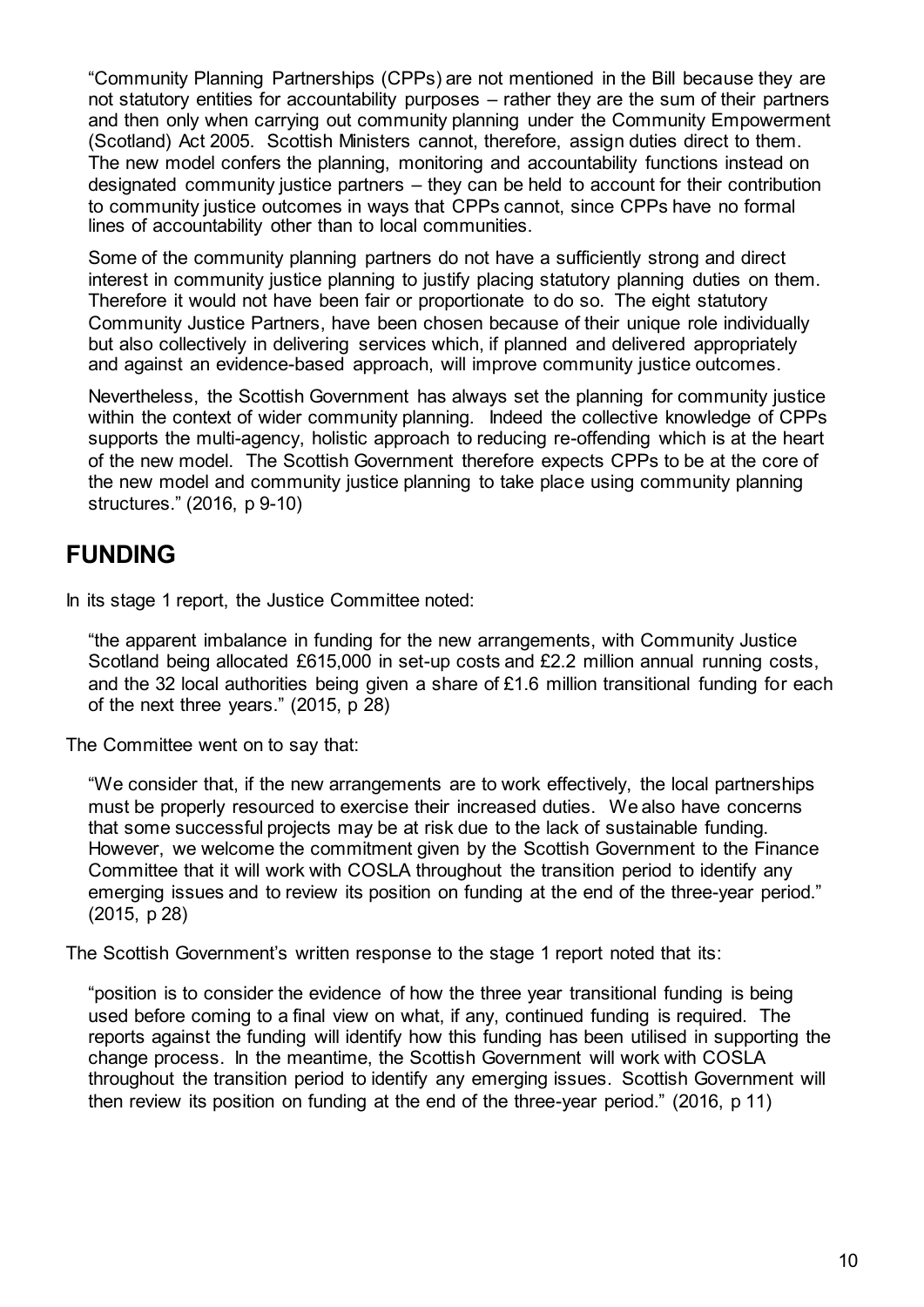## <span id="page-10-0"></span>**SOURCES**

*Community Justice (Scotland) Bill [as introduced] Session 4 (2015)*. SP Bill 68. Edinburgh: Scottish Parliament. Available at:

[http://www.scottish.parliament.uk/S4\\_Bills/Community%20Justice%20\(Scotland\)%20Bill/b68s4](http://www.scottish.parliament.uk/S4_Bills/Community%20Justice%20(Scotland)%20Bill/b68s4-introd.pdf) [introd.pdf](http://www.scottish.parliament.uk/S4_Bills/Community%20Justice%20(Scotland)%20Bill/b68s4-introd.pdf)

*Community Justice (Scotland) Bill: Policy Memorandum Session 4 (2015)*. SP Bill 68-PM. Edinburgh: Scottish Parliament. Available at:

[http://www.scottish.parliament.uk/S4\\_Bills/Community%20Justice%20\(Scotland\)%20Bill/b68s4](http://www.scottish.parliament.uk/S4_Bills/Community%20Justice%20(Scotland)%20Bill/b68s4-introd-pm.pdf) [introd-pm.pdf](http://www.scottish.parliament.uk/S4_Bills/Community%20Justice%20(Scotland)%20Bill/b68s4-introd-pm.pdf)

*Community Justice (Scotland) Bill [as amended at stage 2] Session 4 (2016)*. SP Bill 68A. Edinburgh: Scottish Parliament. Available at:

[http://www.scottish.parliament.uk/S4\\_Bills/Community%20Justice%20\(Scotland\)%20Bill/SPBill6](http://www.scottish.parliament.uk/S4_Bills/Community%20Justice%20(Scotland)%20Bill/SPBill68AS042016.pdf) [8AS042016.pdf](http://www.scottish.parliament.uk/S4_Bills/Community%20Justice%20(Scotland)%20Bill/SPBill68AS042016.pdf)

*Community Justice (Scotland) Bill [as amended at stage 2]: Revised Explanatory Notes Session 4 (2016)*. SP Bill 68A-EN. Edinburgh: Scottish Parliament. Available at: [http://www.scottish.parliament.uk/S4\\_Bills/Community%20Justice%20\(Scotland\)%20Bill/SPBill6](http://www.scottish.parliament.uk/S4_Bills/Community%20Justice%20(Scotland)%20Bill/SPBill68AENS042016.pdf) [8AENS042016.pdf](http://www.scottish.parliament.uk/S4_Bills/Community%20Justice%20(Scotland)%20Bill/SPBill68AENS042016.pdf)

*Community Justice (Scotland) Bill [as amended at stage 2]: Supplementary Financial Memorandum Session 4 (2016)*. SP Bill 68A-FM. Edinburgh: Scottish Parliament. Available at: [http://www.scottish.parliament.uk/S4\\_Bills/Community%20Justice%20\(Scotland\)%20Bill/SPBill6](http://www.scottish.parliament.uk/S4_Bills/Community%20Justice%20(Scotland)%20Bill/SPBill68AFMS042016.pdf) [8AFMS042016.pdf](http://www.scottish.parliament.uk/S4_Bills/Community%20Justice%20(Scotland)%20Bill/SPBill68AFMS042016.pdf)

McCallum, F. (2015) *Community Justice (Scotland) Bill*. SPICe Briefing 15/46. Available at: [http://www.scottish.parliament.uk/ResearchBriefingsAndFactsheets/S4/SB\\_15-](http://www.scottish.parliament.uk/ResearchBriefingsAndFactsheets/S4/SB_15-46_Community_Justice_Scotland_Bill.pdf) 46 Community Justice Scotland Bill.pdf [Accessed 9 February 2016]

Scottish Government. (2016) *Community Justice (Scotland) Bill – Scottish Government's Response to the Committee's Stage 1 Report*. Available at: [http://www.scottish.parliament.uk/S4\\_JusticeCommittee/Inquiries/20160111SGresponsetoStage](http://www.scottish.parliament.uk/S4_JusticeCommittee/Inquiries/20160111SGresponsetoStage1Report.pdf) [1Report.pdf](http://www.scottish.parliament.uk/S4_JusticeCommittee/Inquiries/20160111SGresponsetoStage1Report.pdf) [Accessed 9 February 2016]

Scottish Parliament. (2015) *Official Report 19 November 2015 (Session 4) – Community Justice (Scotland) Bill: Stage 1*. Cols 35-92. Edinburgh: Scottish Parliament. Available at: <http://www.scottish.parliament.uk/parliamentarybusiness/report.aspx?r=10213&mode=pdf>

Scottish Parliament. (2016a) *Official Report Justice Committee, 19 January 2016 (Session 4)*. Edinburgh: Scottish Parliament. Available at: <http://www.scottish.parliament.uk/parliamentarybusiness/report.aspx?r=10322&mode=pdf>

Scottish Parliament. (2016b) *Official Report Justice Committee, 26 January 2016 (Session 4)*. Edinburgh: Scottish Parliament. Available at: <http://www.scottish.parliament.uk/parliamentarybusiness/report.aspx?r=10338&mode=pdf>

Scottish Parliament Justice Committee. (2015) *18th Report, 2015 (Session 4): Stage 1 Report on the Community Justice (Scotland) Bill*. SP Paper 381. Edinburgh: Scottish Parliament. Available at:

<http://www.scottish.parliament.uk/parliamentarybusiness/CurrentCommittees/93907.aspx>